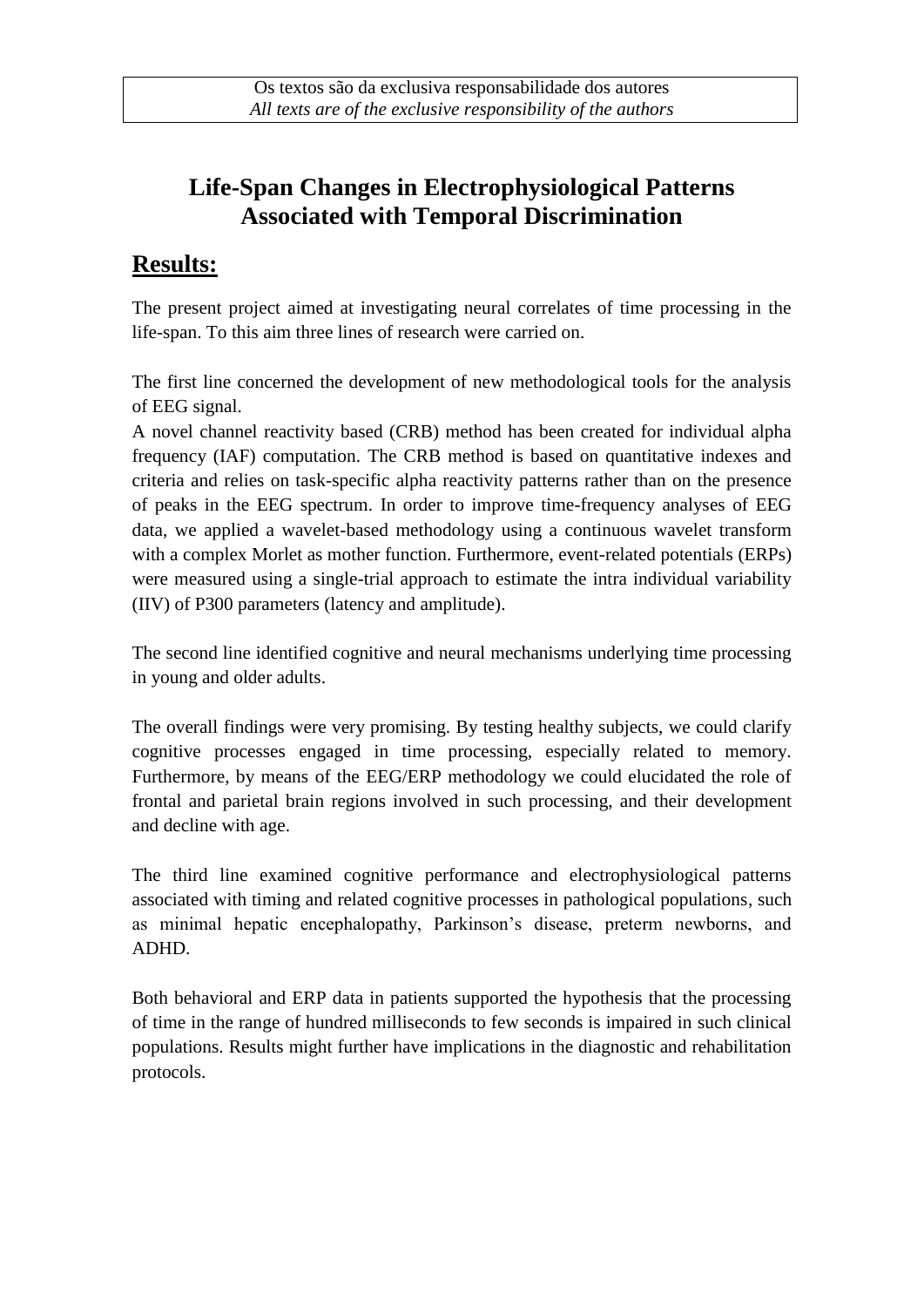## **Published Works:**

#### *Peer reviewed publications*

- **Tarantino, V.**, Ehlis, A-C., Baehne, C. G., Boreatti-Huemmer, A., Jacob, C. P., **Bisiacchi, P. S.**, & Fallgatter, A. J. (In preparation). Mechanisms of time processing in adult with ADHD: an ERP study.
- Mento, G., **Tarantino, V.**, Sarlo, M., & **Bisiacchi, P. S.** (submitted). Passive time processing: a high-density event-related potential study.
- **Tarantino, V.**, Cona, G., Bianchin, M., & **Bisiacchi, P. S.** (Under revision) Monitoring mechanisms in time-based and event-based prospective memory: the influence of cue predictability.
- Schiff, S., D'Avanzo, C., Cona, G., Goljahani, A., Montagnese, S., Volpato, C., ... **Bisiacchi, P.** (2014). Insight into the relationship between brain/behavioral speed and variability in patients with minimal hepatic encephalopathy. *Clinical Neurophysiology, 125*(2), 287-97. doi: 10.1016/j.clinph.2013.08.004
- Mento, G., **Tarantino, V.**, Sarlo, M., & **Bisiacchi, P.** (2013). Automatic temporal expectancy: a high-density event-related potential study. *PLoS One, 8*(5): e62896. doi: 10.1371/journal.pone.0062896
- Cona, G., Arcara, G., **Tarantino, V**., & **Bisiacchi, P.** (2012). Age-related differences in the neural correlates of remembering time-based intentions. *Neuropsychologia, 50*(11), 2692-2704. doi: 10.1016/j.neuropsychologia.2012.07.033
- Cona, G., Arcara, G., **Tarantino, V., & Bisiacchi, P. S.**. (2012). Electrophysiological Correlates of Strategic Monitoring in Event-based and Time-based Prospective Memory. *PLoS ONE, 7*(2), e31659, doi:10.1371/journal.pone.0031659
- Goljahani, A., D'avanzo, C., **Schiff, S.**, Amodio, P.**, Bisiacchi, P. S.**, & **Sparacino, G.** (2012). A novel method for the determination of the EEG individual alpha frequency. *NEUROIMAGE, 60*, 774-786.
- Chiarelli, V., El Yagoubi, R., Mondini, S., **Bisiacchi, P. S.**, & Semenza, C. (2011). The Syntactic and Semantic Processing of Mass and Count Nouns: An ERP Study. *PLoS ONE, 6*(10), 1-15. doi: 10.1371/journal.pone.0025885
- D'Avanzo, C., **Schiff, S.**, Amodio, P., Sparacino, G. (2011). A Bayesian method to estimate single-trial event-related potentials with application to the study of the P300 variability. *Journal of Neuroscience Methods, 198*(1), 114-124.
- **Tarantino, V.**, Ehlis, A-C., Baehne, C., Boreatti-Huemmer, A., Jacob, C., **Bisiacchi, P.**, & Fallgatter, A. J. (2010). The time course of temporal discrimination: An ERP study. *Clinical Neurophysiology, 121*,43-52.
- D'Avanzo, C., **Tarantino, V., Bisiacchi, P., & Sparacino, G.** (2009). A Wavelet methodology for EEG time frequency analysis in a time discrimination task. International *Journal of Bioelectromagnetism, 11*(4); 185-188.

## **Area(s) of interest:**

Cognitive neuroscience